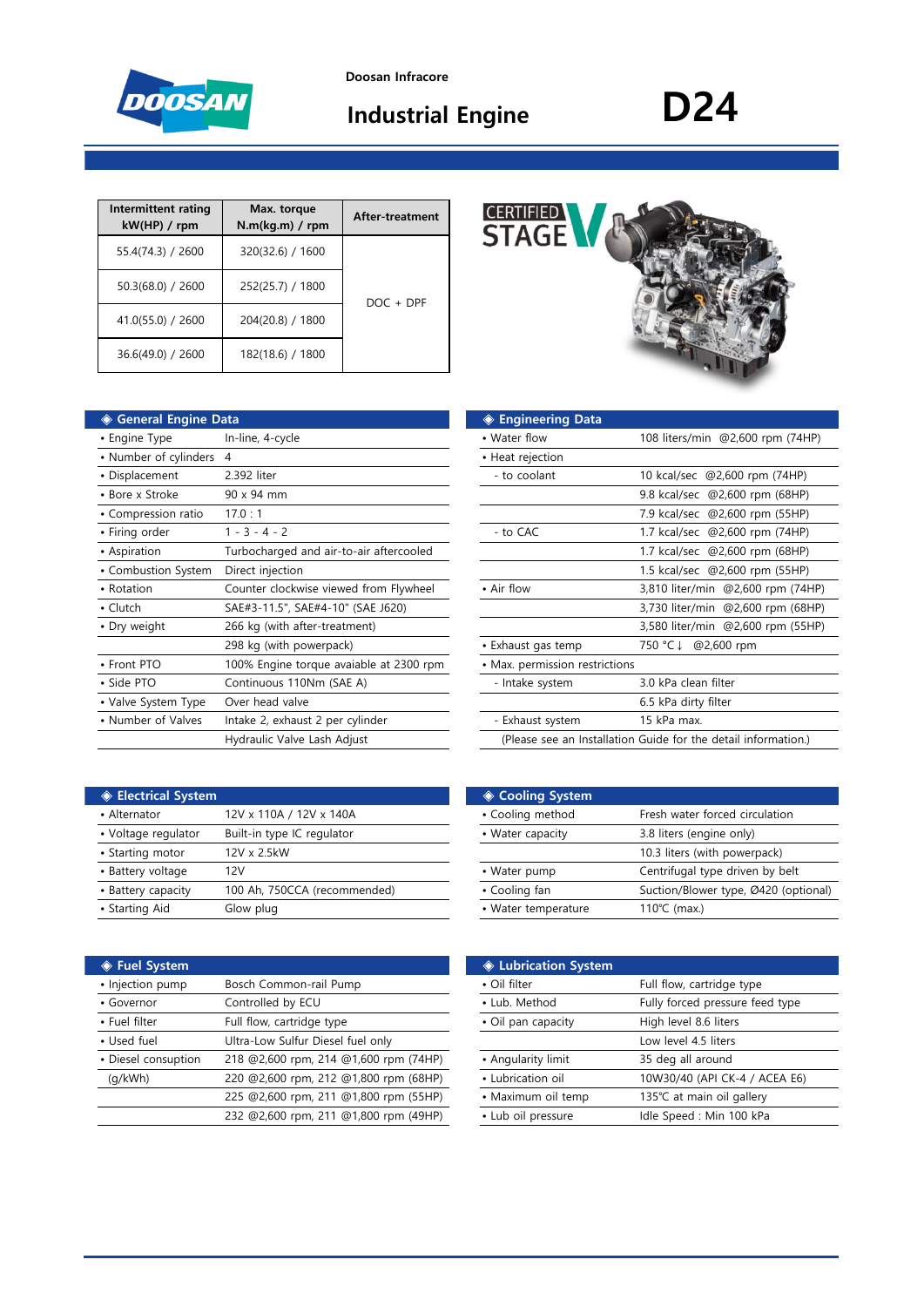

|       |      | Power        | Torque       |                |              |
|-------|------|--------------|--------------|----------------|--------------|
| speed | kW   | PS           | <b>HP</b>    | <b>Nm</b>      | kgm          |
| 800   | 15.9 | 21.6         | 21.3         | 190.0          | 19.4         |
| 1000  | 30.4 | 41.3         | 40.7         | 290.0          | 29.6         |
| 1200  | 38.3 | 52.1         | 51.4         | 305.0          | 31.1         |
| 1400  | 46.2 | 62.8<br>68.3 | 61.9<br>67.4 | 315.0<br>320.0 | 32.1<br>32.6 |
| 1500  | 50.3 |              |              |                |              |
| 1600  | 53.6 | 72.9         | 71.9         | 320.0          | 32.6         |
| 1800  | 55.0 | 74.8         | 73.8         | 292.0          | 29.8         |
| 2000  | 55.1 | 74.9         | 73.9         | 263.0          | 26.8         |
| 2200  | 55.1 | 74.9         | 73.8         | 239.0          | 24.4         |
| 2400  | 55.3 | 75.2         | 74.1         | 220.0          | 22.4         |
| 2600  | 55.4 | 75.3         | 74.3         | 203.5          | 20.8         |
| 2700  | 50.9 | 69.2         | 68.2         | 180.0          | 18.4         |
| 2800  | 26.4 | 35.9         | 35.4         | 90.0           | 9.2          |

## **55.4kW (74.3HP) @2600 50.7kW (68.0HP) @2600**



|       |      | Power        | <b>Torque</b> |           |      |
|-------|------|--------------|---------------|-----------|------|
| speed | kW   | PS           | <b>HP</b>     | <b>Nm</b> | kgm  |
| 800   | 13.8 | 18.8         | 18.5          | 165.0     | 16.8 |
| 1000  | 24.6 | 33.5         | 33.0          | 235.0     | 24.0 |
| 1200  | 30.3 | 41.2         | 40.6          | 241.0     | 24.6 |
| 1400  | 36.1 | 49.0         | 48.4          | 246.0     | 25.1 |
| 1600  | 41.9 | 57.0         | 56.2          | 250.0     | 25.5 |
| 1800  | 47.5 | 64.6         | 63.7          | 252.0     | 25.7 |
| 2000  | 49.4 | 67.2<br>66.3 |               | 236.0     | 24.1 |
| 2200  | 50.0 | 68.0         | 67.0          | 217.0     | 22.1 |
| 2400  | 50.3 | 68.3         | 67.4          | 200.0     | 20.4 |
| 2600  | 50.7 | 68.9         | 68.0          | 186.2     | 19.0 |
| 2700  | 46.0 | 62.6         | 61.7          | 162.8     | 16.6 |

# **41.0kW (55.0HP) @2600 36.6kW (49.0HP) @2600**

| [Nm]<br>350 |                                                              |  |  | -Torque[Nm] |  |  | $\frac{1}{2} \frac{1}{2} \frac{1}{2} \frac{1}{2} \frac{1}{2} \frac{1}{2} \frac{1}{2} \frac{1}{2} \frac{1}{2} \frac{1}{2} \frac{1}{2} \frac{1}{2} \frac{1}{2} \frac{1}{2} \frac{1}{2} \frac{1}{2} \frac{1}{2} \frac{1}{2} \frac{1}{2} \frac{1}{2} \frac{1}{2} \frac{1}{2} \frac{1}{2} \frac{1}{2} \frac{1}{2} \frac{1}{2} \frac{1}{2} \frac{1}{2} \frac{1}{2} \frac{1}{2} \frac{1}{2} \frac{$ |  | Power[kW] |  | [kW]<br>70 |
|-------------|--------------------------------------------------------------|--|--|-------------|--|--|----------------------------------------------------------------------------------------------------------------------------------------------------------------------------------------------------------------------------------------------------------------------------------------------------------------------------------------------------------------------------------------------|--|-----------|--|------------|
|             |                                                              |  |  |             |  |  |                                                                                                                                                                                                                                                                                                                                                                                              |  |           |  |            |
| 300         |                                                              |  |  |             |  |  |                                                                                                                                                                                                                                                                                                                                                                                              |  |           |  | 60         |
| 250         |                                                              |  |  |             |  |  |                                                                                                                                                                                                                                                                                                                                                                                              |  |           |  | 50         |
| 200         |                                                              |  |  |             |  |  |                                                                                                                                                                                                                                                                                                                                                                                              |  |           |  | 40         |
| 150         |                                                              |  |  |             |  |  |                                                                                                                                                                                                                                                                                                                                                                                              |  |           |  | 30         |
| 100         |                                                              |  |  |             |  |  |                                                                                                                                                                                                                                                                                                                                                                                              |  |           |  | 20         |
| 50          |                                                              |  |  |             |  |  |                                                                                                                                                                                                                                                                                                                                                                                              |  |           |  | 10         |
| $\mathbf 0$ |                                                              |  |  |             |  |  |                                                                                                                                                                                                                                                                                                                                                                                              |  |           |  | $\Omega$   |
|             | 800 1000 1200 1400 1600 1800 2000 2200 2400 2600 2800<br>600 |  |  |             |  |  |                                                                                                                                                                                                                                                                                                                                                                                              |  |           |  |            |



### **speed kW PS HP Nm kgm** 13.8 18.8 18.5 165.0 16.8 **Power Torque** [rpm]

|       | Power |           | Toraue    |           |      | Power |      |      | Toraue    |           |      |
|-------|-------|-----------|-----------|-----------|------|-------|------|------|-----------|-----------|------|
| speed | kW    | <b>PS</b> | <b>HP</b> | <b>Nm</b> | kgm  | speed | kW   | PS   | <b>HP</b> | <b>Nm</b> | kgm  |
| 800   | 13.8  | 18.8      | 18.5      | 165.0     | 16.8 | 800   | 12.6 | 17.1 | 16.9      | 150.0     | 15.3 |
| 1000  | 19.4  | 26.3      | 26.0      | 185.0     | 18.9 | 1000  | 16.8 | 22.8 | 22.5      | 160.0     | 16.3 |
| 1200  | 24.1  | 32.8      | 32.4      | 192.0     | 19.6 | 1200  | 20.9 | 28.4 | 28.0      | 166.0     | 16.9 |
| 1400  | 28.9  | 39.3      | 38.7      | 197.0     | 20.1 | 1400  | 24.9 | 33.9 | 33.4      | 170.0     | 17.3 |
| 1600  | 33.8  | 46.0      | 45.4      | 202.0     | 20.6 | 1600  | 29.0 | 39.4 | 38.9      | 173.0     | 17.6 |
| 1800  | 38.5  | 52.3      | 51.6      | 204.0     | 20.8 | 1800  | 34.3 | 46.6 | 46.0      | 182.0     | 18.6 |
| 2000  | 39.8  | 54.1      | 53.4      | 190.0     | 19.4 | 2000  | 35.2 | 47.8 | 47.2      | 168.0     | 17.1 |
| 2200  | 40.5  | 55.1      | 54.4      | 176.0     | 17.9 | 2200  | 36.2 | 49.2 | 48.5      | 157.0     | 16.0 |
| 2400  | 40.8  | 55.5      | 54.8      | 162.5     | 16.6 | 2400  | 36.4 | 49.5 | 48.9      | 145.0     | 14.8 |
| 2600  | 41.0  | 55.7      | 55.0      | 150.5     | 15.3 | 2600  | 36.6 | 49.7 | 49.0      | 134.3     | 13.7 |
| 2700  | 34.2  | 46.4      | 45.8      | 120.8     | 12.3 | 2700  | 34.2 | 46.4 | 45.8      | 120.8     | 12.3 |